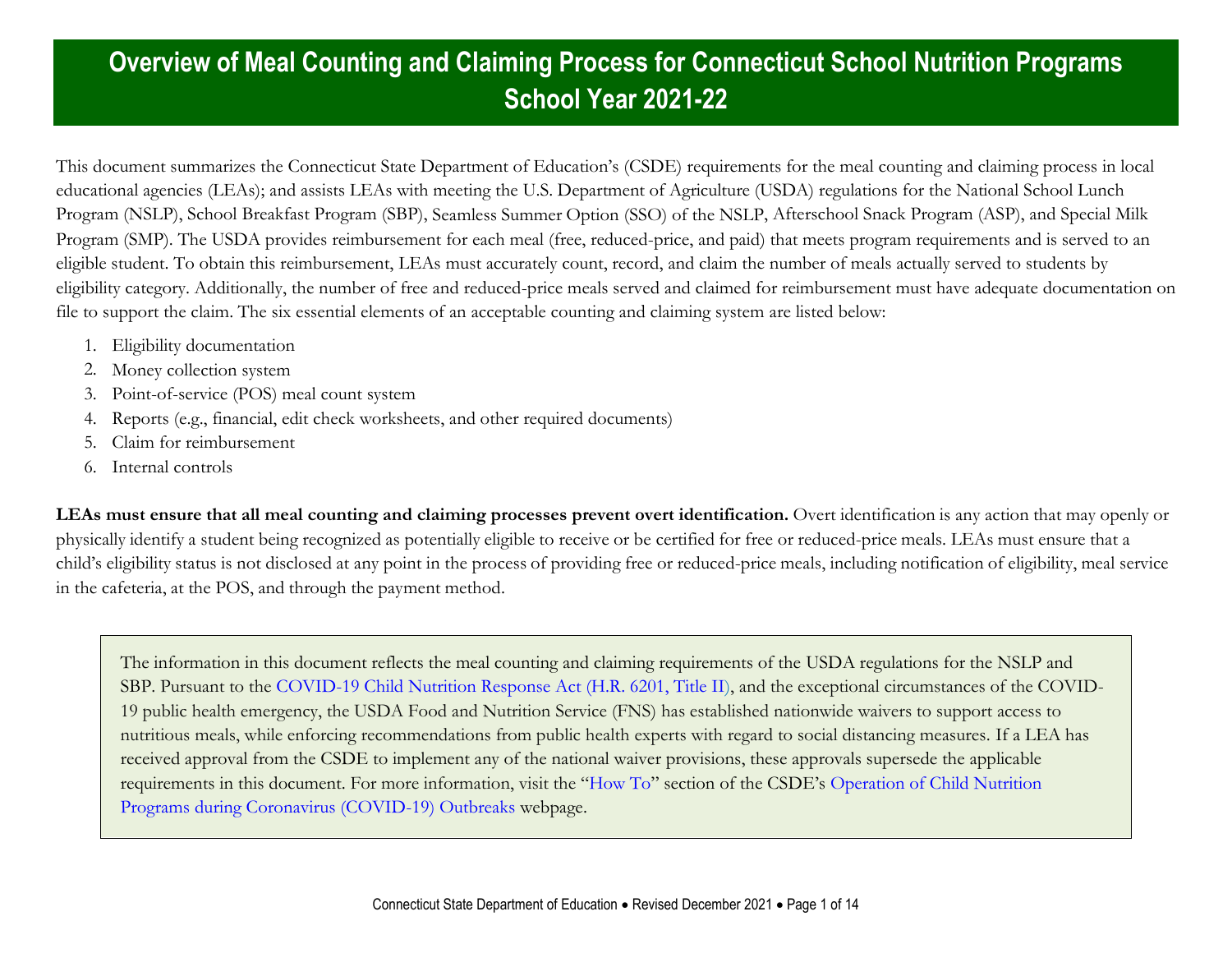| <b>Step</b> | <b>Task</b>                                                                                                                                                                                                                                                                                                                                                                                                                                                                                                                                                  | When    | <b>Resources</b>                                                                                                                                                                                                                                                                                                                                                                                                                                                                                                                                                                                                                                                                                                                                                                                                                                             |
|-------------|--------------------------------------------------------------------------------------------------------------------------------------------------------------------------------------------------------------------------------------------------------------------------------------------------------------------------------------------------------------------------------------------------------------------------------------------------------------------------------------------------------------------------------------------------------------|---------|--------------------------------------------------------------------------------------------------------------------------------------------------------------------------------------------------------------------------------------------------------------------------------------------------------------------------------------------------------------------------------------------------------------------------------------------------------------------------------------------------------------------------------------------------------------------------------------------------------------------------------------------------------------------------------------------------------------------------------------------------------------------------------------------------------------------------------------------------------------|
|             | <b>Maintain Eligibility</b><br>Documentation<br>For meal counts to be counted<br>$\bullet$<br>in the correct eligibility<br>category, the LEA must<br>correctly determine the<br>eligibility of each student.<br>The LEA must generate an<br>$\bullet$<br>accurate benefit issuance list<br>(also called a roster) that<br>identifies students who are<br>eligible for free or reduced-<br>price meals, and is used in the<br>meal counting system.<br>Names on the roster must<br>$\bullet$<br>match approved applications or<br>direct certification data. | Ongoing | <b>Application Forms for Free and Reduced Meals</b><br>• Forms for School Nutrition Programs (CSDE webpage)<br>Calendar<br>Calendar of School Nutrition Program Requirements and Activities (CSDE)<br>$\bullet$<br><b>Data Sharing</b><br>• Disclosure Release Request for Free or Reduced Eligibility Status (CSDE)<br>• USDA Memo SP 42-2014, SFSP 17-2014, and CACFP 11-2014: Sharing Aggregate<br>Data to Expand Program Access and Services in Child Nutrition Programs<br>Documentation for Policy Statement for Free and Reduced-price Meals<br>• Meal Application and Data Management Process (CSDE)<br><b>Eligibility Criteria</b><br>• Direct Certification for School Nutrition Programs (CSDE webpage)<br>Eligibility Manual for School Meals (USDA)<br>$\bullet$<br>Income Guidelines for School Nutrition Programs (CSDE webpage)<br>$\bullet$ |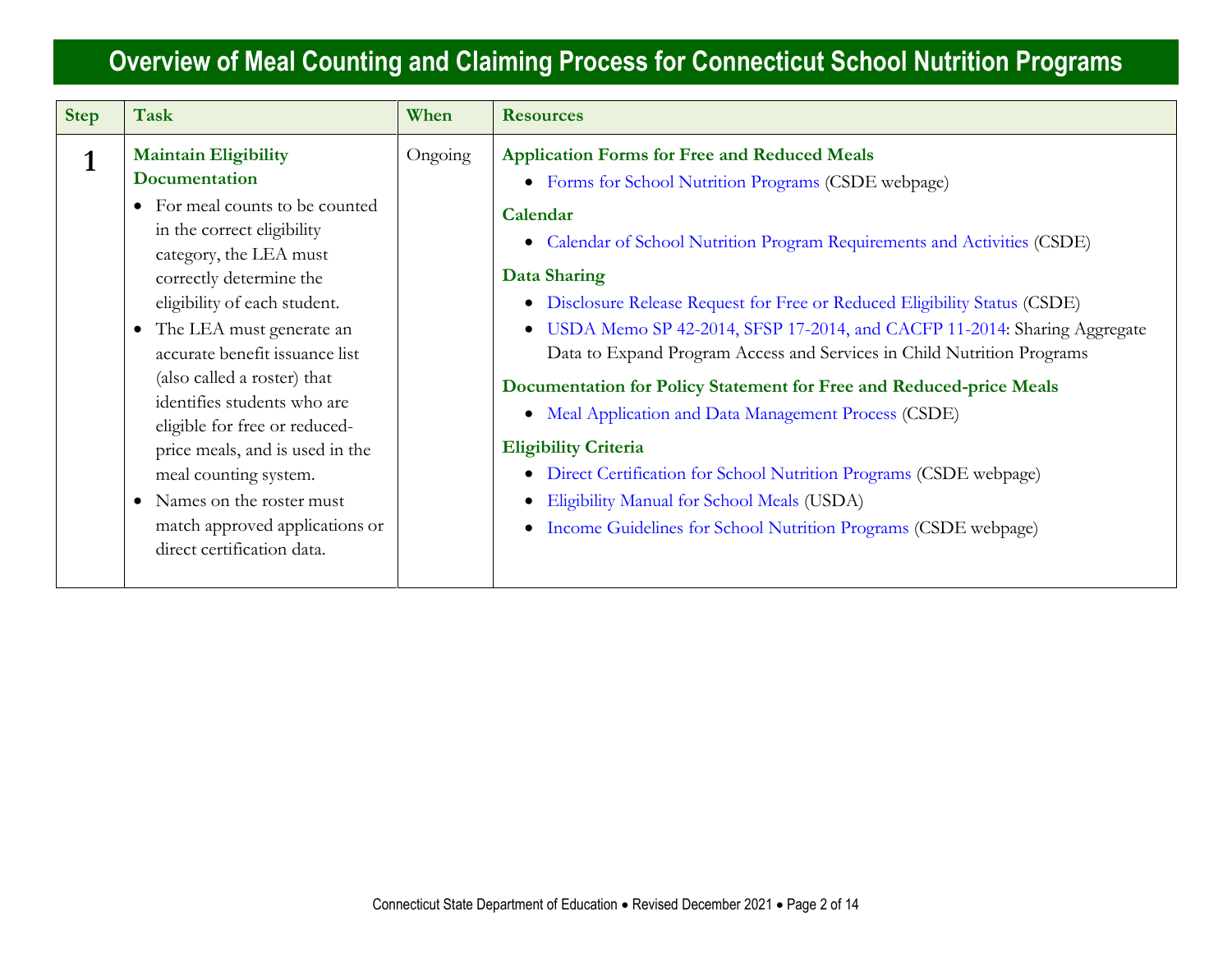| <b>Step</b> | $\mathbf{m}$<br>ask | When | $\cdots$<br>R<br>sources |
|-------------|---------------------|------|--------------------------|
|-------------|---------------------|------|--------------------------|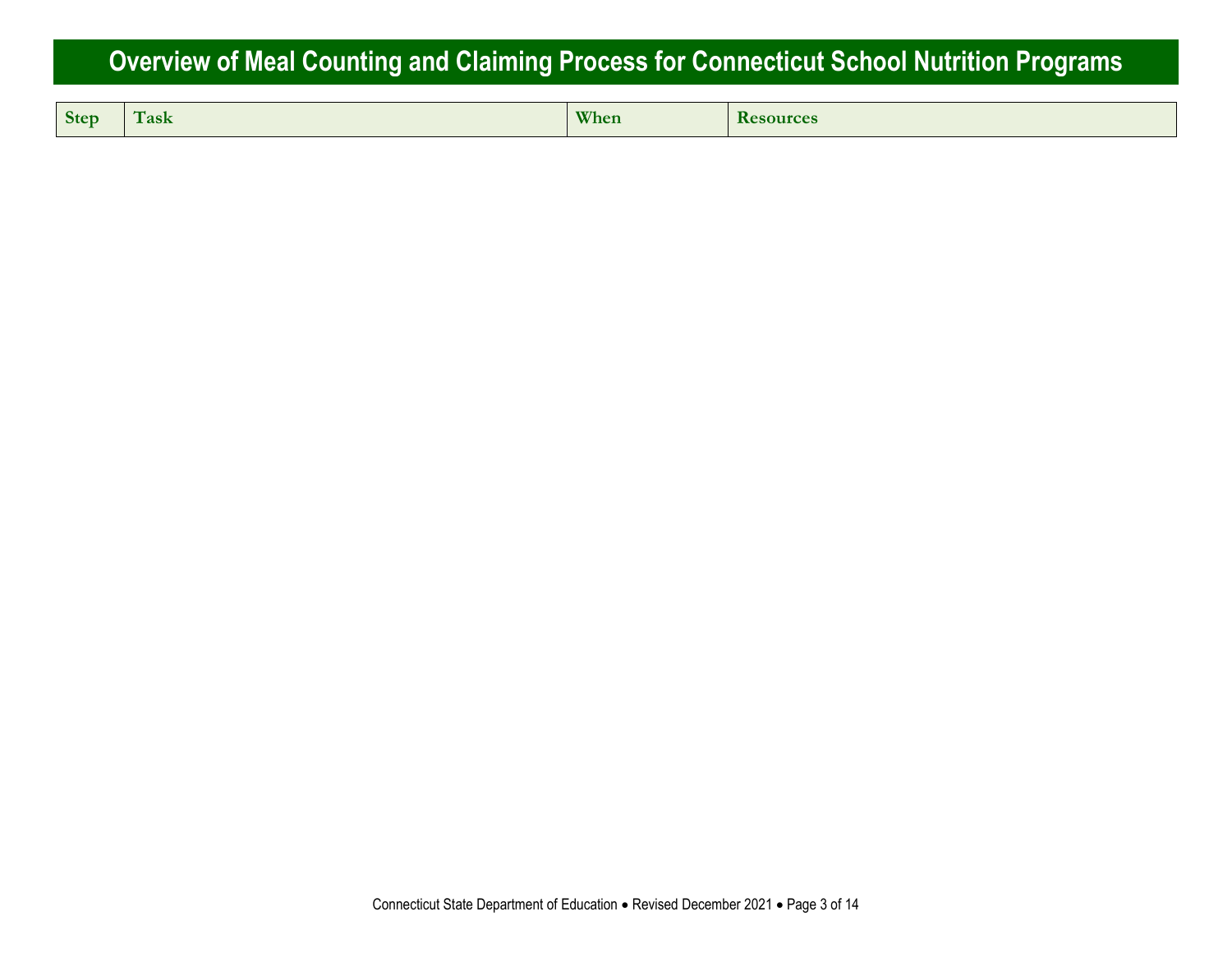| $\overline{2}$ | Develop Money Collection System and POS Meal<br><b>Count System</b><br>• All LEAs must have an accurate written money<br>collection system and POS meal count system by site that<br>are approved by the CSDE. This information is<br>submitted annually to the CSDE as part of the online<br>application using the CSDE's form, Site Information on<br>Money Collection and Point-of-Service (POS) Meal Count<br>System. This form includes a chart with information on<br>allowable systems.                                              | At the time of<br>submitting the new<br>LEA application<br>and updated as<br>needed | <b>Classroom Meals</b><br>• Requirements for Classroom Meals in the National<br>School Lunch Program and School Breakfast<br>Program (CSDE)<br><b>Collection and POS Meal Count Systems</b><br>Site Information on Money Collection and Point-of-<br>Service (POS) Meal Count System (CSDE)<br><b>Edit Checks</b><br>Refer to "Edit Check Worksheets" in step 4                                       |
|----------------|---------------------------------------------------------------------------------------------------------------------------------------------------------------------------------------------------------------------------------------------------------------------------------------------------------------------------------------------------------------------------------------------------------------------------------------------------------------------------------------------------------------------------------------------|-------------------------------------------------------------------------------------|-------------------------------------------------------------------------------------------------------------------------------------------------------------------------------------------------------------------------------------------------------------------------------------------------------------------------------------------------------------------------------------------------------|
|                | • Revisions must be approved by the CSDE prior to<br>implementation.<br>• In addition to submitting site information on the<br>money collection system and POS meal count system,<br>LEAs must consider policies and procedures for:<br>times of meal service;<br>$\circ$<br>handling negative meal account balances and<br>$\circ$<br>student charging meal policies;<br>handling adult and visitor meals;<br>$\circ$                                                                                                                      |                                                                                     | <b>Field Trip Meals</b><br>Requirements for Field Trip Meals in the National<br>School Lunch Program and School Breakfast<br>Program (CSDE)<br><b>Lunch Periods</b><br>Operational Memorandum No. 03-22: Updated<br>$\bullet$<br>Requirements for Lunch Periods in the National School<br>Lunch Program (NSLP)                                                                                        |
|                | taking accurate POS meal counts for in-<br>$\circ$<br>classroom meals, field trips, student workers,<br>and, for sponsors that participate in the split day-<br>kindergarten Special Milk Program, ensuring<br>recipients of milk are accurately counted at a<br>point of service;<br>identifying reimbursable meals;<br>$\circ$<br>conducting edit checks and site monitoring;<br>$\circ$<br>handling/replacing/counting dropped or second<br>$\circ$<br>meals;<br>consolidating meal counts; and<br>$\circ$<br>training staff.<br>$\circ$ |                                                                                     | <b>Meal Counting and Claiming</b><br>Meal Counting and Claiming Manual (USDA)<br><b>Meal Patterns</b><br>Meal Patterns for Grades K-12 in School Nutrition<br>Programs (CSDE webpage)<br>Meal Patterns for Preschoolers in School Nutrition<br>Programs (CSDE webpage)<br><b>Offer versus Serve</b><br>Offer versus Serve for Grades K-12 in School<br>$\bullet$<br>Nutrition Programs (CSDE webpage) |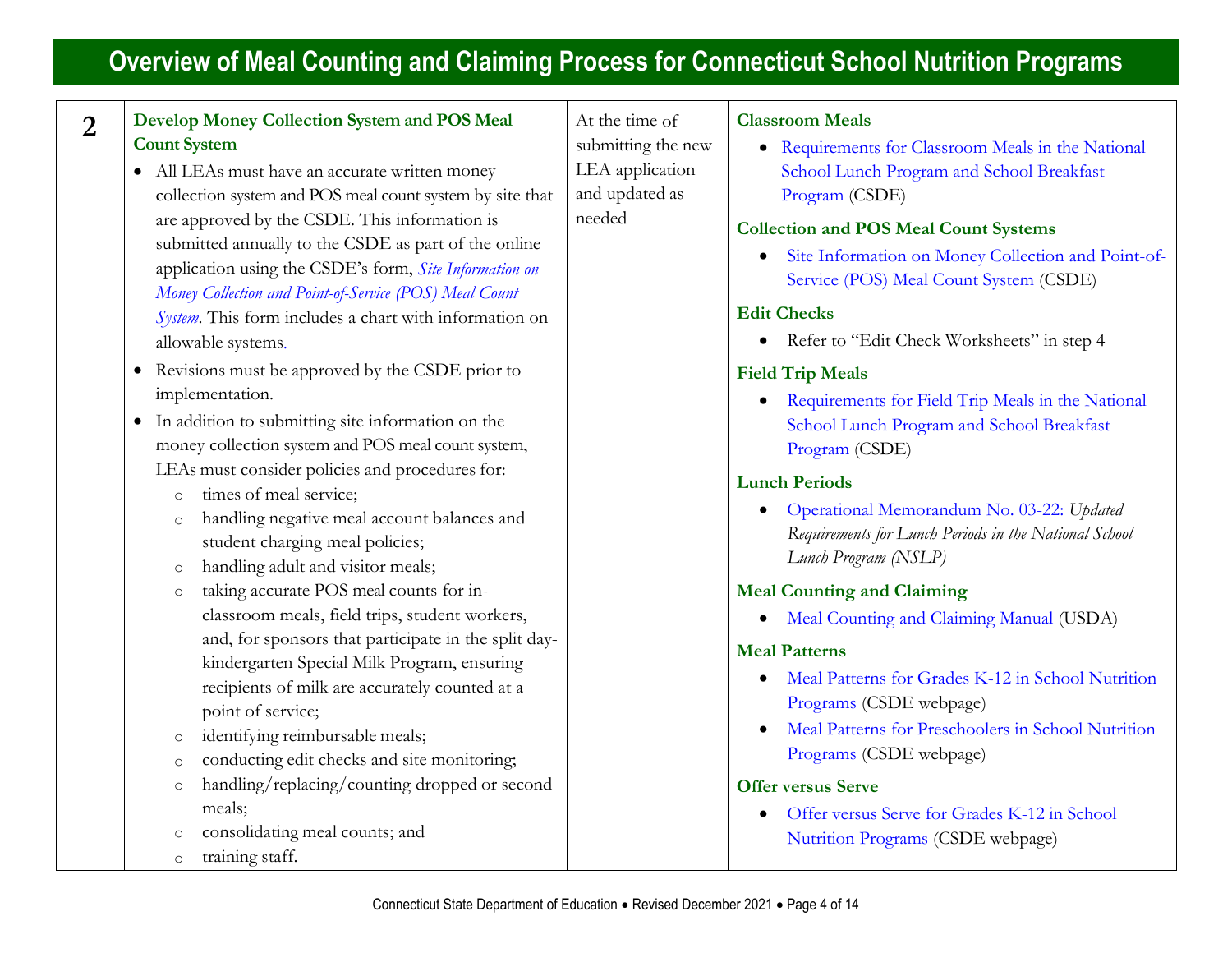| <b>Step</b>    | <b>Task</b>                                                                                                                                                                                                                                                                                                                                                                                                                                                                                                                                                                                                                                                                                                                                                                                                                                                                                                                                                                                                                                                                                                                                                                                                                                                                                                                                                                                                                                                                                                                                                                                                                                                 | When  | <b>Resources</b>                                                                                                                                                                                                                                                                                                                                                                                                                                                                                                                                                                                                                                                                                                                                                                                                                                                                                                                 |
|----------------|-------------------------------------------------------------------------------------------------------------------------------------------------------------------------------------------------------------------------------------------------------------------------------------------------------------------------------------------------------------------------------------------------------------------------------------------------------------------------------------------------------------------------------------------------------------------------------------------------------------------------------------------------------------------------------------------------------------------------------------------------------------------------------------------------------------------------------------------------------------------------------------------------------------------------------------------------------------------------------------------------------------------------------------------------------------------------------------------------------------------------------------------------------------------------------------------------------------------------------------------------------------------------------------------------------------------------------------------------------------------------------------------------------------------------------------------------------------------------------------------------------------------------------------------------------------------------------------------------------------------------------------------------------------|-------|----------------------------------------------------------------------------------------------------------------------------------------------------------------------------------------------------------------------------------------------------------------------------------------------------------------------------------------------------------------------------------------------------------------------------------------------------------------------------------------------------------------------------------------------------------------------------------------------------------------------------------------------------------------------------------------------------------------------------------------------------------------------------------------------------------------------------------------------------------------------------------------------------------------------------------|
| $\overline{3}$ | <b>Conduct Daily POS Meal Count</b><br>• Meals must be counted at the point in the meal service where it can<br>be accurately determined that a reimbursable free, reduced-price, or<br>paid meal has been served to an eligible student.<br>The following essential elements of POS meal counts must be in<br>$\bullet$<br>place.<br>Meals must be served to eligible students; adult meals cannot<br>$\circ$<br>be counted.<br>For all schools except Provision 2 schools in a non-base year<br>$\circ$<br>and or Community Eligibility Provision (CEP) schools, meals<br>are counted in the correct eligibility category: free, reduced-<br>price, and paid.<br>An application or other acceptable documentation must be on<br>$\circ$<br>file for each student claimed for free or reduced-price meals.<br>Note: Base year documentation must be on file for Provision<br>2 schools. CEP schools must have documentation to support<br>the school's Identified Student Percentage (ISP).<br>Count only meals that meet the meal pattern requirements and<br>$\circ$<br>offer versus serve criteria, if appropriate.<br>Students must be counted one at a time as they go through the<br>$\circ$<br>line. Note: Tickets or cards cannot be handed in as a group.<br>The POS system does not overtly identify students' eligibility<br>$\circ$<br>categories.<br>• Examples of acceptable meal counting systems include:<br>coded rosters (codes such as "F, R, P" are prohibited);<br>$\circ$<br>coded tickets/tokens;<br>$\circ$<br>bar-coded and magnetic strip cards;<br>O<br>coded identification (ID) cards; and<br>$\circ$<br>pin pads.<br>$\circ$ | Daily | <b>Afterschool Snack Program</b><br>Daily Snack Count Record for Grades K-<br>$\bullet$<br>12 (Site/Area Eligible) (CSDE)<br>Daily Snack Count Record for Preschoolers<br>(Site/Area Eligible) (CSDE)<br>Daily Snack Count and Production Record<br>for Grades K-12 (Site/Area Eligible)<br>(CSDE)<br>Daily Snack Count and Production Record<br>for Preschoolers (Site/Area Eligible)<br>(CSDE)<br>Daily Attendance and Snack Count Record<br>$\bullet$<br>(Not Site/Area Eligible) (CSDE)<br>Monthly Attendance and Snack Count<br>$\bullet$<br>Record (Site/Area Eligible) (CSDE)<br>Monthly Attendance and Snack Count<br>$\bullet$<br>Record (Not Site/Area Eligible) (CSDE)<br>Calendar<br>Calendar of School Nutrition Program<br>Requirements and Activities (CSDE)<br><b>Non-pricing Programs</b><br>Community Eligibility Provision (CEP)<br>$\bullet$<br>(CSDE webpage)<br>Provision 2 Guidance NSP and SBP<br>(USDA) |
|                | Continued on next page                                                                                                                                                                                                                                                                                                                                                                                                                                                                                                                                                                                                                                                                                                                                                                                                                                                                                                                                                                                                                                                                                                                                                                                                                                                                                                                                                                                                                                                                                                                                                                                                                                      |       |                                                                                                                                                                                                                                                                                                                                                                                                                                                                                                                                                                                                                                                                                                                                                                                                                                                                                                                                  |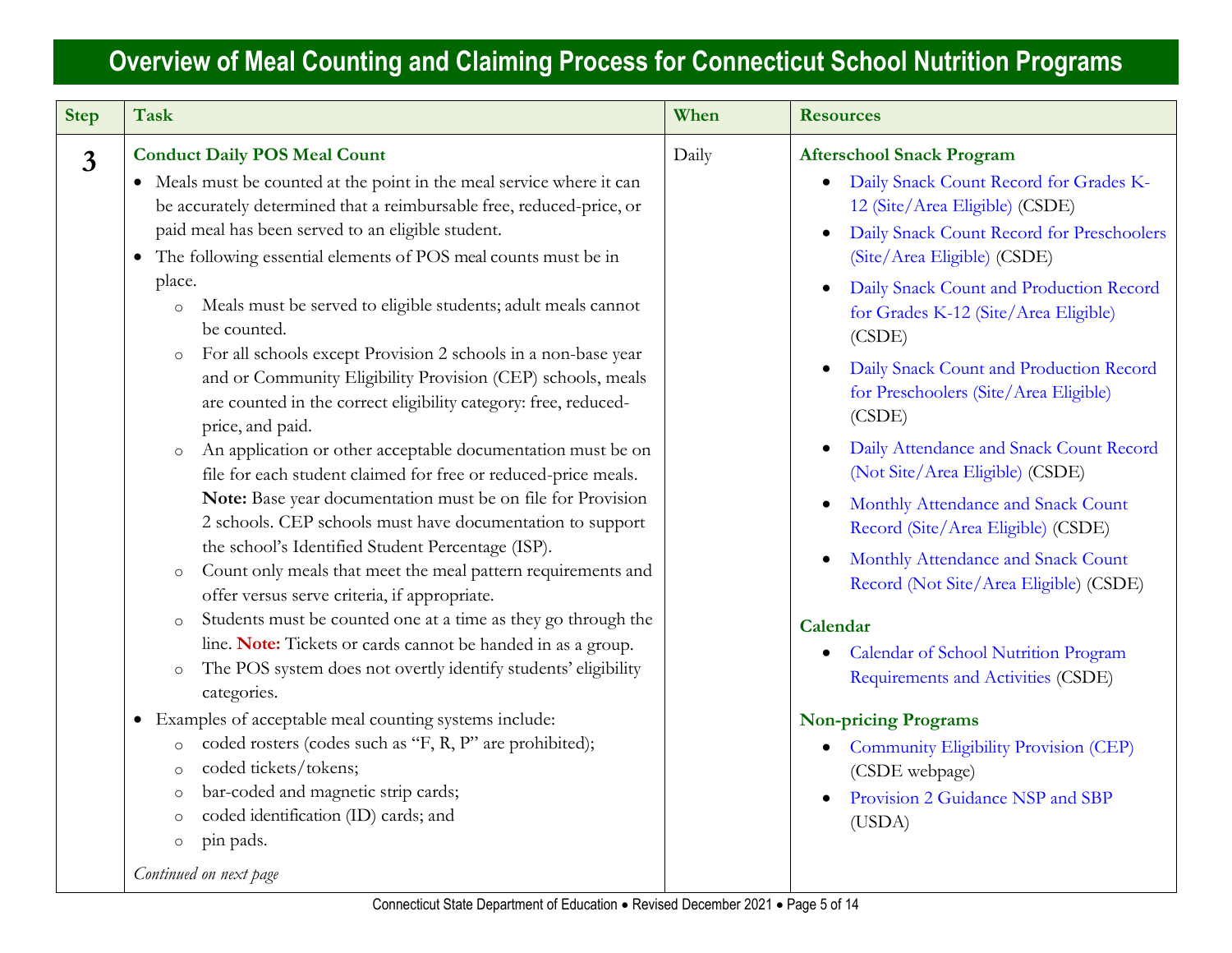| <b>Step</b> | Task                                                                                                                                                                                                                                                                                                                                                                                                                                                                                                                                                                                                                                                                                                                                                                                                                                                                                             | When  | <b>Resources</b>                                                                                                                                                                                                                                                                                                                                                   |
|-------------|--------------------------------------------------------------------------------------------------------------------------------------------------------------------------------------------------------------------------------------------------------------------------------------------------------------------------------------------------------------------------------------------------------------------------------------------------------------------------------------------------------------------------------------------------------------------------------------------------------------------------------------------------------------------------------------------------------------------------------------------------------------------------------------------------------------------------------------------------------------------------------------------------|-------|--------------------------------------------------------------------------------------------------------------------------------------------------------------------------------------------------------------------------------------------------------------------------------------------------------------------------------------------------------------------|
| 3           | <b>Conduct Daily POS Meal Count, continued</b><br>LEAs operating the following programs do not take POS counts based on<br>$\bullet$<br>eligibility but instead take a total count using a tally sheet, roster, clicker or<br>an electronic point-of-sale system:<br>Seamless Summer Option (SSO) of the NSLP;<br>$\circ$<br>ASP (area eligible);<br>$\circ$<br>Provision 2 sites during non-base years; and<br>Community Eligibility Provision.<br>$\circ$<br>LEAs using a computerized meal counting system must have a back-up<br>$\bullet$<br>system in place in case of system failure.<br>• LEAs that have a full-service interschool agreement with another school<br>must include the recipient site in the LEA's monthly meal count claim.<br>Note: During an Administrative Review, the CSDE may take fiscal action if the<br>LEA's meal counting system yields incorrect meal counts. | Daily | <b>Seamless Summer Option</b><br>Daily Meal Count SSO (CSDE)<br>$\bullet$<br><b>Special Milk Program</b><br><b>SMP Daily Milk Count Form (Excel)</b><br>$\bullet$<br>(CSDE)<br>SMP Daily Milk Count Form (PDF)<br>$\bullet$<br>(CSDE)<br>Instructions for SMP Daily Milk Count<br>$\bullet$<br>Form (CSDE)<br>Sample Completed SMP Daily Milk<br>Count Form (CSDE) |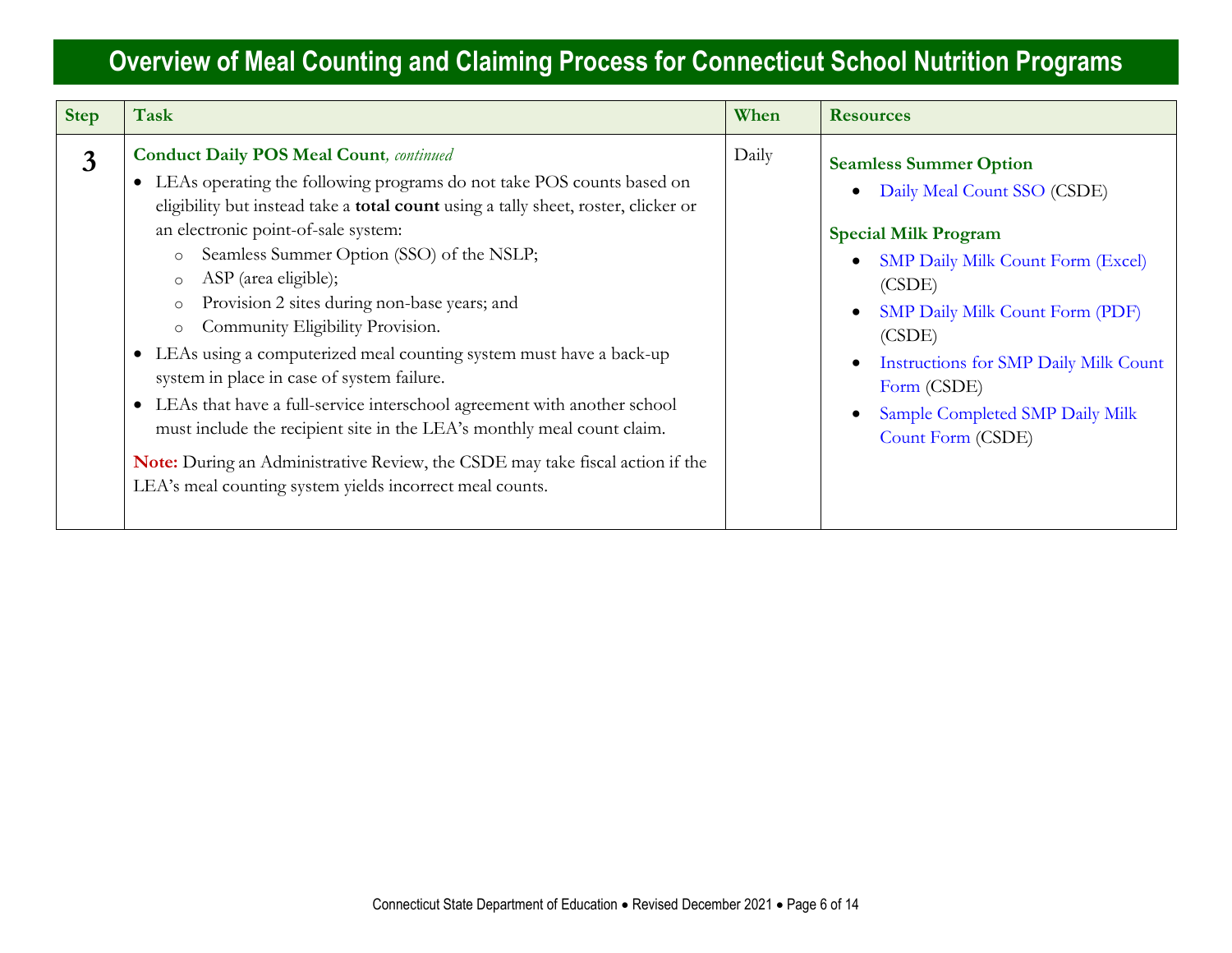| <b>Step</b>    | Task                                                                                                                                                                                                                                                                                                                                                                                                                                                                                                                                                                                                                                                                                                                                                                                                                                                                                                                                                                                                                                                                                                                                                                                                                                                                                                                                                                                                                                                                                                                                        | When    | <b>Resources</b>                                                                                                                                                                                                                                                                                                                                                                                                                                                                                                                                                                                                                                                                                                                                                                                                                                                                                                                                                                                                                                                  |
|----------------|---------------------------------------------------------------------------------------------------------------------------------------------------------------------------------------------------------------------------------------------------------------------------------------------------------------------------------------------------------------------------------------------------------------------------------------------------------------------------------------------------------------------------------------------------------------------------------------------------------------------------------------------------------------------------------------------------------------------------------------------------------------------------------------------------------------------------------------------------------------------------------------------------------------------------------------------------------------------------------------------------------------------------------------------------------------------------------------------------------------------------------------------------------------------------------------------------------------------------------------------------------------------------------------------------------------------------------------------------------------------------------------------------------------------------------------------------------------------------------------------------------------------------------------------|---------|-------------------------------------------------------------------------------------------------------------------------------------------------------------------------------------------------------------------------------------------------------------------------------------------------------------------------------------------------------------------------------------------------------------------------------------------------------------------------------------------------------------------------------------------------------------------------------------------------------------------------------------------------------------------------------------------------------------------------------------------------------------------------------------------------------------------------------------------------------------------------------------------------------------------------------------------------------------------------------------------------------------------------------------------------------------------|
| $\overline{4}$ | <b>Conduct Edit Checks</b><br>• Edit checks are one of the internal controls that LEAs must<br>have in place to ensure an accurate claim for reimbursement.<br>• Prior to filing a monthly claim for reimbursement, all LEAs<br>must perform meal count edit checks.<br><b>Daily Edit Check</b><br>• To perform daily meal count edit checks, LEAs must:<br>multiply the number of enrolled children approved in<br>$\circ$<br>each category (free, reduced, and paid) by the<br>attendance factor (AF).<br>compare these numbers, known as attendance-<br>$\circ$<br>adjusted eligible figures, to the daily counts of free,<br>reduced-price, and paid meals served.<br>document your calculations on an edit check form.<br>$\circ$<br>if counts exceed the attendance-adjusted number on<br>$\circ$<br>more than 50 percent of the operation days, provide a<br>written justification on the edit check form next to<br>each applicable date.<br>• Electronic meal counting systems may be able to calculate<br>the daily meal count edit checks, however, LEAs must<br>ensure that staff reviews the spreadsheets generated to<br>determine counts that exceed the attendance-adjusted<br>number.<br>• Daily edit checks require the use of an AF that is calculated<br>at either the site or district level, and can be calculated<br>monthly or annually. Note: LEAs must annually update the<br>AF in the CNP System.<br>• Residential child care institutions (RCCIs) with no day<br>students should use 100 percent for their AF. | Monthly | Calendar<br>Calendar of School Nutrition Program Requirements and<br><b>Activities (CSDE)</b><br>Edit Check Worksheets ("Edit Check Forms" section of<br>CSDE's Meal Counting and Claiming for School Nutrition<br>Programs webpage)<br><b>CEP</b><br><b>CEP Edit Check Worksheet and Instructions</b><br><b>NSLP</b> and SBP<br>Edit Check Worksheet for Lunch<br>Instructions for Edit Check Worksheet for Lunch<br>Edit Check Worksheet for Breakfast and Lunch<br>Instructions for Edit Check Worksheet for Breakfast<br>and Lunch<br><b>SSO</b><br>SSO Closed Enrolled Sites Edit Check Worksheet for<br><b>Breakfast</b><br>Instructions for SSO Closed Enrolled Sites Edit<br><b>Check Worksheet for Breakfast</b><br>SSO Closed Enrolled Sites Edit Check Worksheet for<br>Lunch<br>Instructions for SSO Closed Enrolled Sites Edit<br><b>Check Worksheet for Lunch</b><br>SSO Closed Enrolled Sites Edit Check Worksheet for<br><b>Breakfast and Lunch</b><br>Instructions for SSO Closed Enrolled Sites Edit<br>Check Worksheet for Breakfast and Lunch |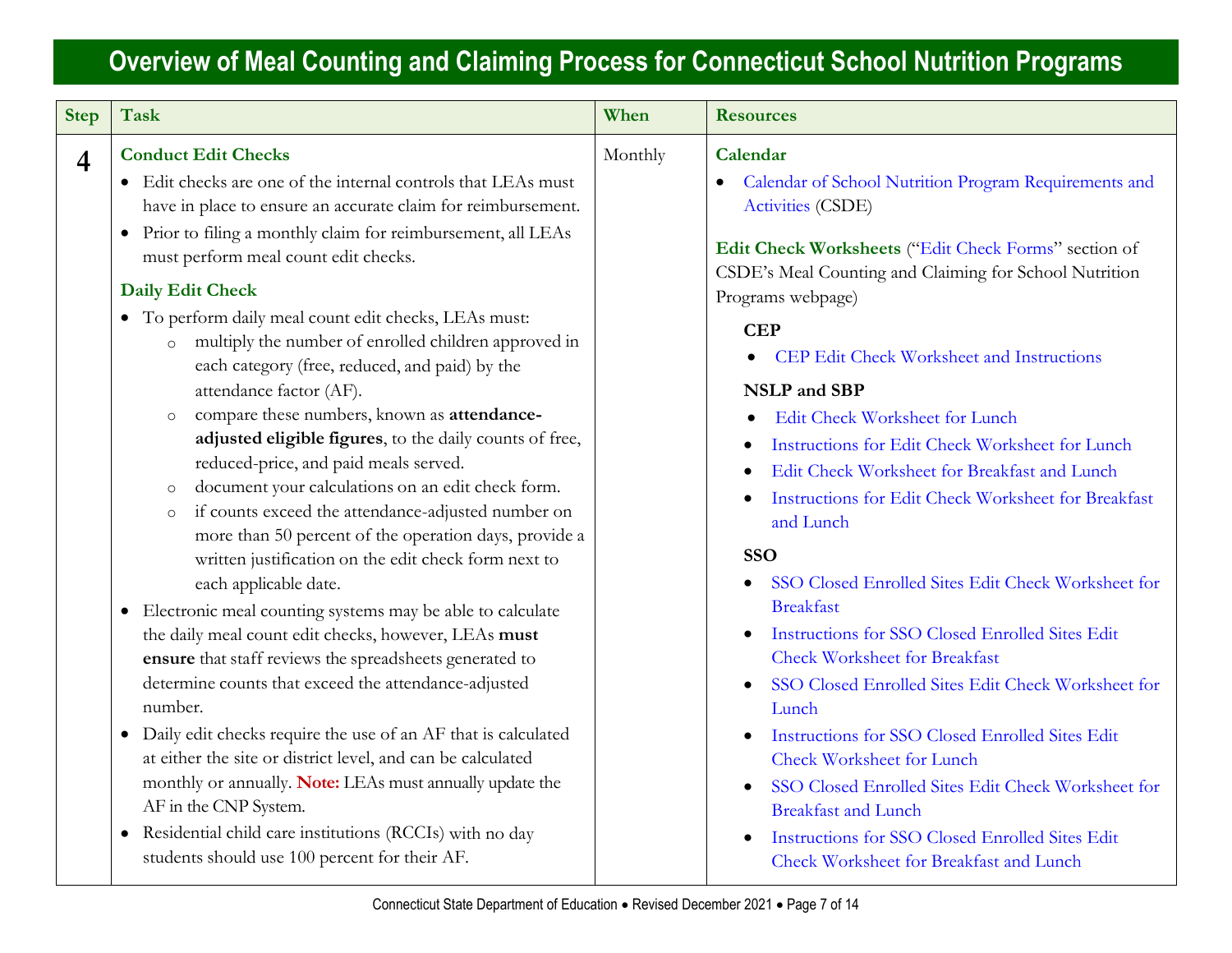| <b>Step</b> | <b>Task</b>                                                                                                                                                                                                                                                                                                                                                                                                                                                                                             | When    | <b>Resources</b>                                                                                                                                                              |
|-------------|---------------------------------------------------------------------------------------------------------------------------------------------------------------------------------------------------------------------------------------------------------------------------------------------------------------------------------------------------------------------------------------------------------------------------------------------------------------------------------------------------------|---------|-------------------------------------------------------------------------------------------------------------------------------------------------------------------------------|
| 5           | <b>Submit Monthly Claim for Reimbursement</b><br>• LEAs submit their monthly claim for reimbursement electronically through the Child<br>Nutrition Program (CNP) Online Application and Claiming System.<br>• To complete the reimbursement claim, LEAs total the POS monthly meal counts by<br>category for each site and enter them into the CNP System by site.<br>• The CNP System will immediately inform the LEA of any errors that must be corrected<br>and resubmitted.                         | Monthly | <b>Business Officials</b><br><b>Key Information for</b><br>$\bullet$<br><b>Connecticut School Business</b><br>Officials about School<br>Nutrition Programs (CSDE)<br>Calendar |
|             | The CNP System includes security measures to support adequate internal controls<br>through segregation of duties (also known as separation of duties). This concept<br>involves having more than one person involved in the completion of a task. When                                                                                                                                                                                                                                                  |         | <b>Calendar of School Nutrition</b><br>Program Requirements and<br>Activities (CSDE)                                                                                          |
|             | adequate internal controls or segregation of duties are in place, one person is prevented<br>from having control over all aspects of a particular transaction, thereby minimizing the<br>opportunity for errors and unintended reporting. For more information, review the<br>CSDE's resource, School Nutrition Programs User IDs and Passwords for Accessing Connecticut's<br>Online Application and Claiming System.<br>Once the CNP System accepts the claim, it will process the claim for payment. |         | <b>Claims Preparers</b><br>Key Information for<br>٠<br><b>Connecticut Claims Preparers</b><br>for School Nutrition Programs<br>(CSDE)                                         |
|             | The target date to submit claims for reimbursement is usually the 15th of the month<br>following the month for which meals are being claimed.<br>The final submission date for an original or adjusted claim is indicated on the CSDE's<br>operational memo, Schedule for Submission of Online Reimbursement Claim Data.                                                                                                                                                                                |         | <b>Claim Submission Schedule</b><br>Claim Submission Schedule for<br><b>Child Nutrition Programs</b><br>(CSDE webpage)                                                        |
|             | • Late claims may be considered for payment in the following instances:<br>Upward adjusted claim to correct errors discovered on an earlier claim as identified<br>$\circ$<br>by an independent audit or Administrative Review.<br>Utilizing the one-time only exception for one month (allowed once every 36<br>$\circ$<br>months) from the USDA.<br>Adjusting a claim that does not produce a payment.<br>$\circlearrowright$                                                                         |         | <b>Online Application and Claiming</b><br><b>System</b><br><b>CNP Online System (CSDE</b><br>webpage)<br><b>School Nutrition Programs</b>                                     |
|             | Submitting a downward-adjusted claim that reduces the amount of reimbursement.<br>$\circlearrowright$<br>CSDE will consider one-time only claim submission exceptions for circumstances<br>beyond the LEA's control. The CSDE handles these exceptions on a case-by-case basis.                                                                                                                                                                                                                         |         | User IDs and Passwords for<br><b>Accessing Connecticut's Online</b><br><b>Application and Claiming</b><br>System (CSDE)                                                       |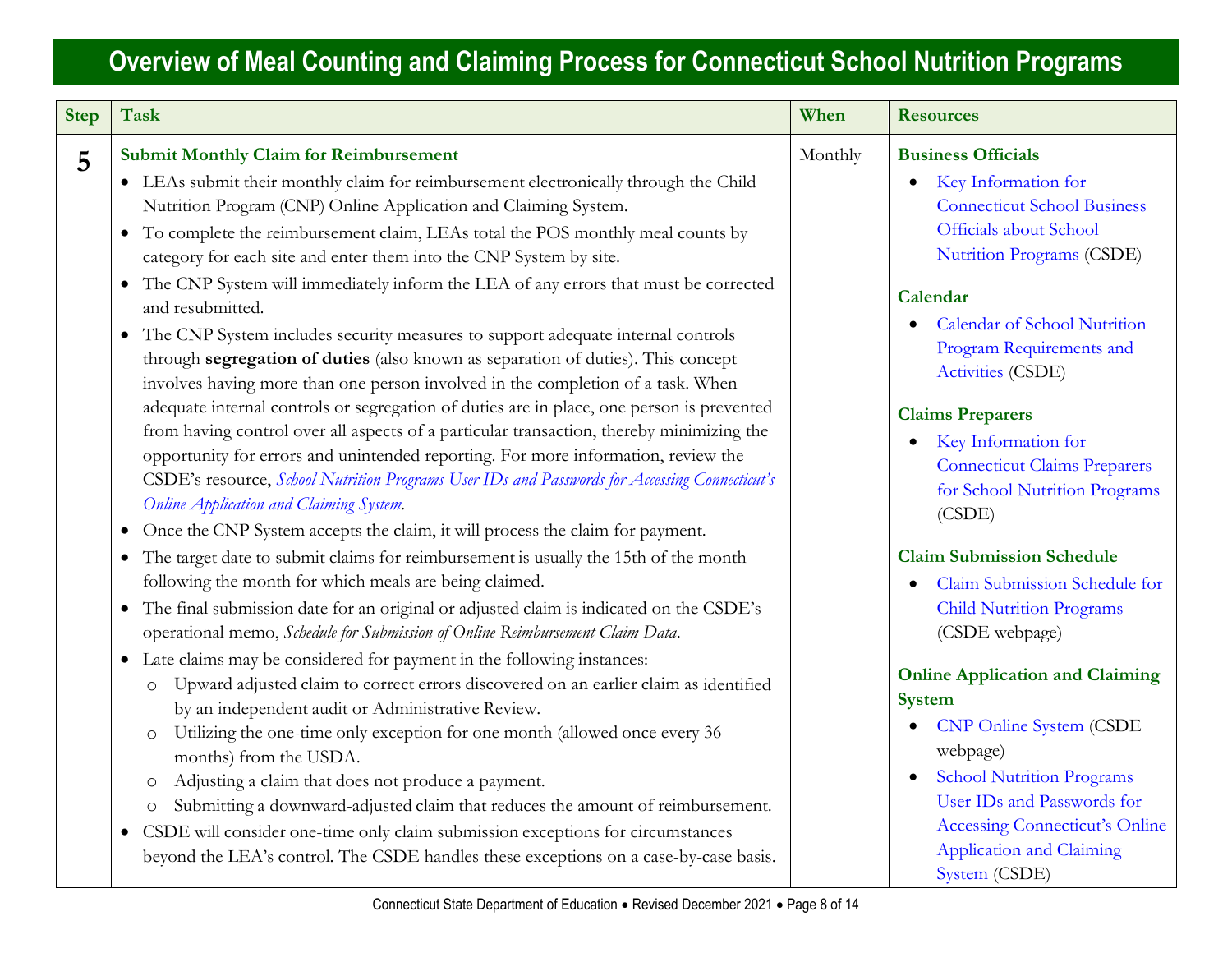| <b>Step</b> | <b>Task</b>                                                                                                                                                                                                                                                                                                                                                                                                                                                                                                                                                                                                                                                                                                                                                                                                                                                                                                                                                                                                                                                                                                                                                                                                                                                                                                                                                                                                                                                                                                                                                                                                                                                                      | When                                                                                                                                                       | <b>Resources</b>                                                                                                                                                                                                                                                                                                                                                                                                                                                                                                                                 |
|-------------|----------------------------------------------------------------------------------------------------------------------------------------------------------------------------------------------------------------------------------------------------------------------------------------------------------------------------------------------------------------------------------------------------------------------------------------------------------------------------------------------------------------------------------------------------------------------------------------------------------------------------------------------------------------------------------------------------------------------------------------------------------------------------------------------------------------------------------------------------------------------------------------------------------------------------------------------------------------------------------------------------------------------------------------------------------------------------------------------------------------------------------------------------------------------------------------------------------------------------------------------------------------------------------------------------------------------------------------------------------------------------------------------------------------------------------------------------------------------------------------------------------------------------------------------------------------------------------------------------------------------------------------------------------------------------------|------------------------------------------------------------------------------------------------------------------------------------------------------------|--------------------------------------------------------------------------------------------------------------------------------------------------------------------------------------------------------------------------------------------------------------------------------------------------------------------------------------------------------------------------------------------------------------------------------------------------------------------------------------------------------------------------------------------------|
| 6           | <b>Conduct On-site Monitoring</b><br>• On-site monitoring is another internal control that LEAs must conduct to<br>ensure an accurate meal counting and collection process is in place.<br>• LEAs with multiple sites must monitor their lunch service at all sites to<br>evaluate meal counting procedures by February 1 each year.<br>• By February 1, LEAs must also conduct an on-site review of the breakfast<br>counting and claiming system in a minimum of 50 percent of the schools<br>operating the SBP, with each school operating the SBP being monitored at<br>least once every two years.<br>• Twice per year, LEAs operating the ASP must assess each site's compliance<br>with the meal pattern, and counting and claiming procedures.<br>LEAs must document monitoring activities.<br>$\bullet$<br>To help identify potential errors, LEAs should rotate the staff that monitors<br>$\bullet$<br>district/agency meal counting procedures.<br>Staff that conducts monitoring should ensure that sites do not claim the<br>following meals/foods:<br>adult meals;<br>$\circ$<br>second meals eaten by eligible student;<br>$\circ$<br>meals not meeting the meal pattern;<br>meals served outside the required meal periods, unless an approved<br>$\circ$<br>waiver is in place;<br>a la carte items; and<br>lunches provided at a RCCI when the student also received a lunch at<br>$\circ$<br>his/her school.<br>• LEAs with a foodservice management company (FSMC) cannot allow<br>FSMC personnel to conduct the on-site monitoring. Monitoring must be<br>done by a LEA employee who does not work directly with the meal<br>counting and claiming system. | Lunch: By February 1<br><b>Breakfast:</b> By February<br>1 (only for 50 percent of<br>the schools operating the<br>$SBP$ )<br>Snack: Two times per<br>year | <b>Afterschool Snack Program</b><br><b>ASP On-site Monitoring</b><br>Form (CSDE)<br>Calendar<br>Calendar of School<br>$\bullet$<br><b>Nutrition Program</b><br><b>Requirements and Activities</b><br>(CSDE)<br><b>School Nutrition Programs</b><br><b>On-site Review Checklist</b><br>$\bullet$<br>for the NSLP (CSDE)<br><b>On-site Review Checklist</b><br>for the SBP (CSDE)<br><b>Lunch Periods</b><br>Circular Letter C-9: Federal<br>and State Requirements for<br>Provision and Timeframe<br>of Daily Lunch Period for<br>Students (CSDE) |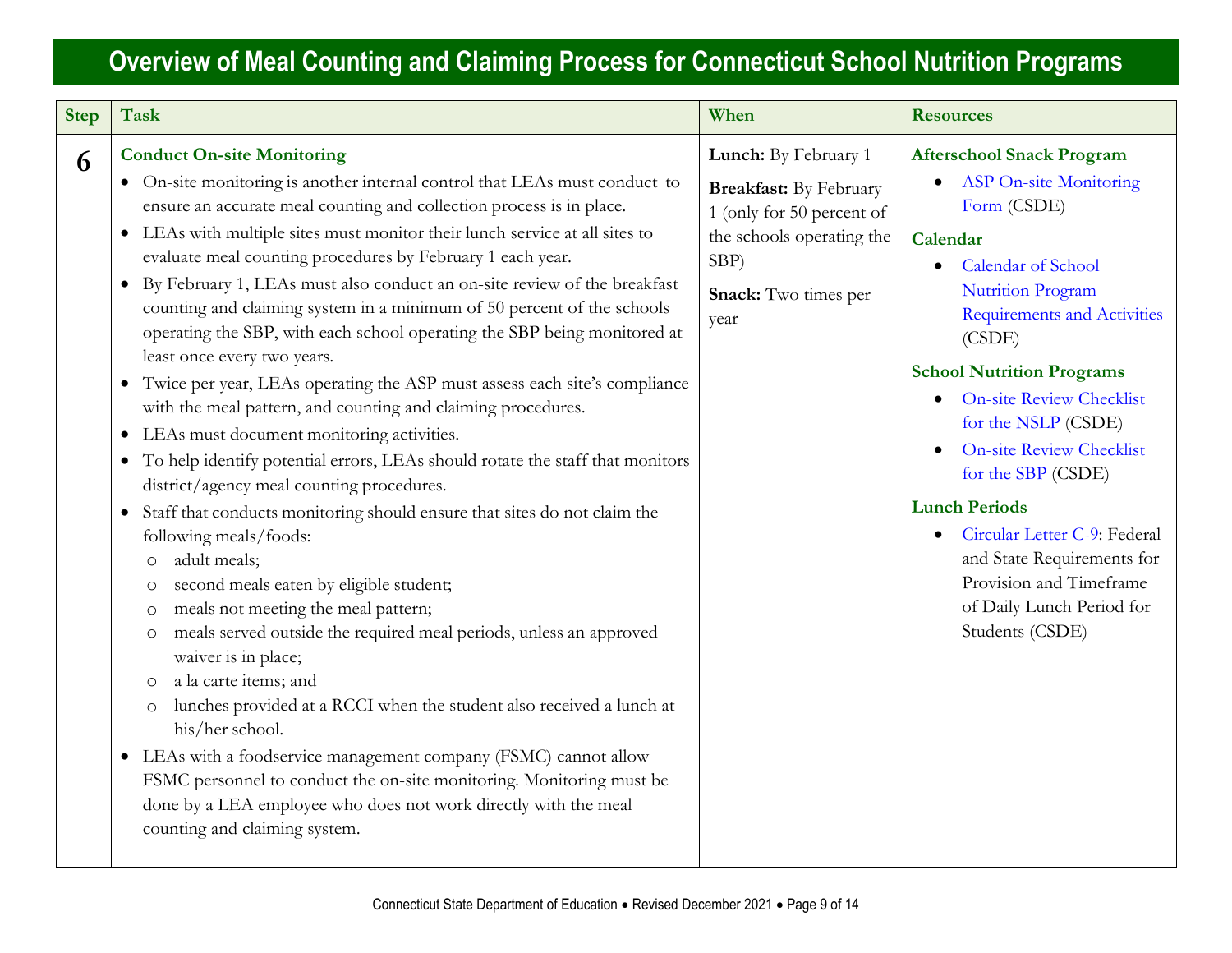| <b>Step</b> | $\Gamma$ ask                                                                                                                                                                                                                                                                                                                                                                              | When    | <b>Resources</b>                                                                                                   |
|-------------|-------------------------------------------------------------------------------------------------------------------------------------------------------------------------------------------------------------------------------------------------------------------------------------------------------------------------------------------------------------------------------------------|---------|--------------------------------------------------------------------------------------------------------------------|
|             | <b>Report Annual Revenue and Costs: Financial Report</b><br>Federal regulations require a review of the net cash resources of the school<br>food service account to ensure continued nonprofit status. Program income<br>and expenditures must fall within the allowable three months operating costs.<br>LEAs must annually report yearly revenue and costs in the CNP Online<br>System. | October | <b>Online Application and Claiming</b><br><b>System</b><br><b>CNP Online System (CSDE</b><br>$\bullet$<br>webpage) |

#### **Recordkeeping**

LEAs (including all schools electing to participate in CEP and Provision 2) must retain all meal count records, eligibility documents, rosters, edit checks, site monitoring forms, and claims for reimbursement for three years plus the current year, or longer if there is an open audit. Provision 2 sites must also retain all required base-year documents until after a new base year is developed, and for a minimum of three additional years beyond the end of the Provision 2 cycle. CEP schools must maintain documentation to support the school's Identified Student Percentage (ISP). All CEP documentation must be maintained 1) the entire time CEP is in operation; 2) for three years after the last claim for reimbursement is submitted; and 3) if an audit is being conducted, until the audit is completed.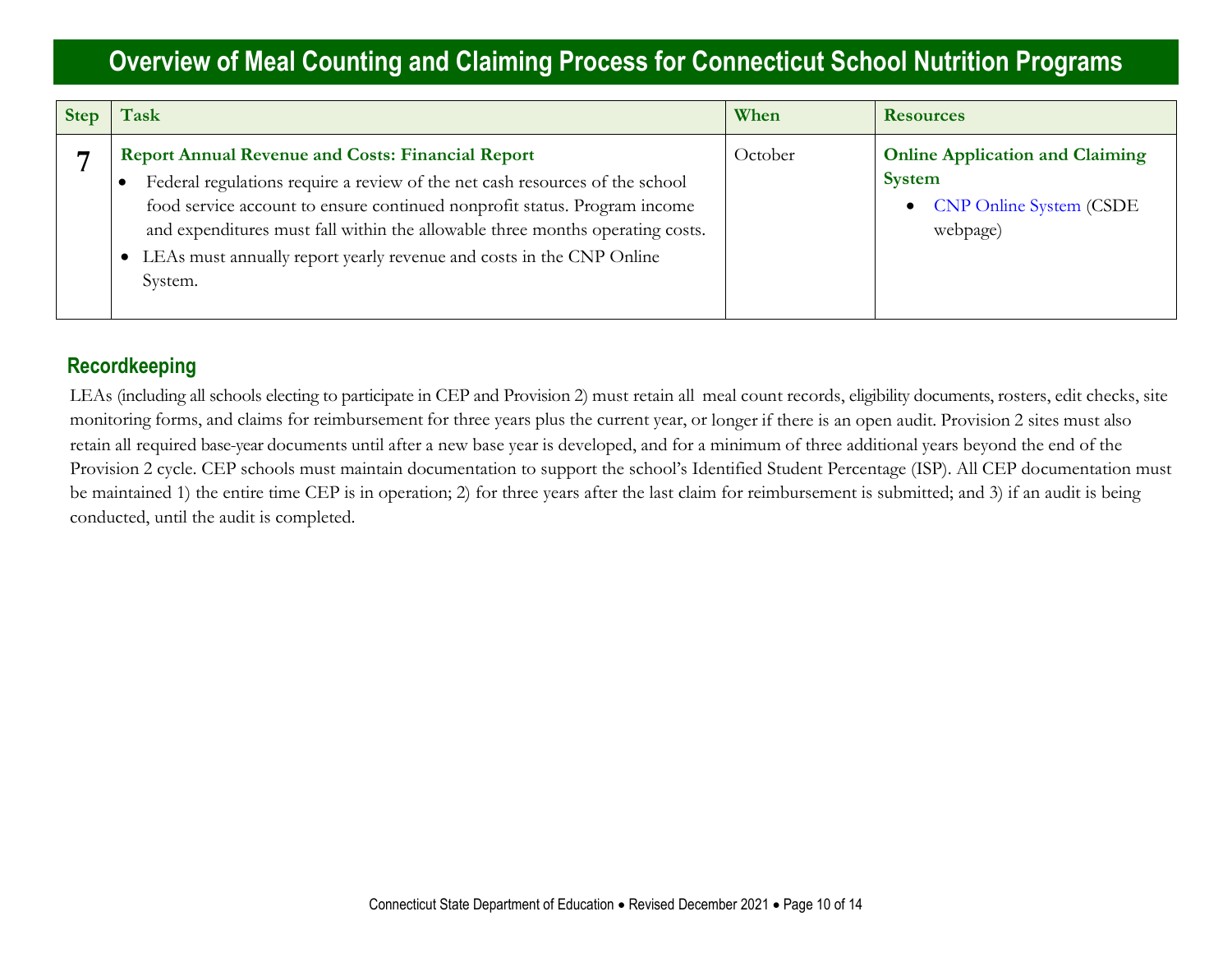#### **Glossary**

**administrative review:** A comprehensive evaluation of schools and institutions participating in the NSLP and SBP, conducted every three years by the CSDE.

**Afterschool Snack Program (ASP):** The USDA's federally assisted snack program implemented through the NSLP. The ASP provides cash reimbursement to help schools serve snacks to children in afterschool activities aimed at promoting the health and well-being of children and youth. Schools must provide children with regularly scheduled activities in an organized, structured and supervised environment that includes educational or enrichment activities, e.g., mentoring/tutoring programs. Programs must meet state or local licensing requirements and health and safety standards. For more information, visit the CSDE's [Afterschool Snack Program](https://portal.ct.gov/SDE/Nutrition/Afterschool-Snack-Program) webpage.

**attendance factor:** A percentage developed at least once each school year that accounts for the difference between student enrollment and attendance, i.e., the average percentage of enrolled students typically attending school on any given day.

**benefit issuance list:** A list of students who are eligible for free or reduced-price meals.

**claim for reimbursement:** The claim submitted to the CSDE on a monthly basis by LEAs to receive reimbursement for meals served under the USDA Child Nutrition Programs.

**Community Eligibility Provision (CEP):** The CEP allows schools that predominantly serve low-income children to offer free NSLP and SBP meals, without collecting individual household applications for

free and reduced-price meals. For more information, visit the CSDE's [CEP](https://portal.ct.gov/SDE/Nutrition/Community-Eligibility-Provision) webpage.

**direct certification:** A process conducted by states and LEAs to certify eligible children for free meals without collecting household applications. For more information, visit the CSDE's [Direct](https://portal.ct.gov/SDE/Nutrition/Direct-Certification)  [Certification for School Nutrition Programs](https://portal.ct.gov/SDE/Nutrition/Direct-Certification) webpage.

**edit check:** A required internal control that ensures an accurate claim for reimbursement by comparing the number of students eligible for free, reduced and paid meals with the number of free, reduced and paid meals served.

**fiscal action:** The recovery of overpayment through direct assessment or offset of future claims, disallowance of overclaims as reflected in unpaid claims for reimbursement, submission of a revised claim for reimbursement, and correction of records to ensure that unfiled claims for reimbursement are corrected when filed.

**late claim:** A monthly claim for reimbursement that is submitted by the LEA after the final deadline required by the CSDE. For more information, review the CSDE's first operational memorandum of each school year*, Schedule for Submission of Online Reimbursement Claim Data*, which is available on the CSDE's [Operational Memoranda for School Nutrition](https://portal.ct.gov/SDE/Lists/Operational-Memoranda-for-School-Nutrition-Programs)  [Programs](https://portal.ct.gov/SDE/Lists/Operational-Memoranda-for-School-Nutrition-Programs) webpage.

**local educational agency (LEA)**: A public board of education or other public or private nonprofit authority legally constituted within a state for either administrative control or direction of, or to perform a service function for, public or private nonprofit elementary schools or secondary schools in a city, county, township, school district, or other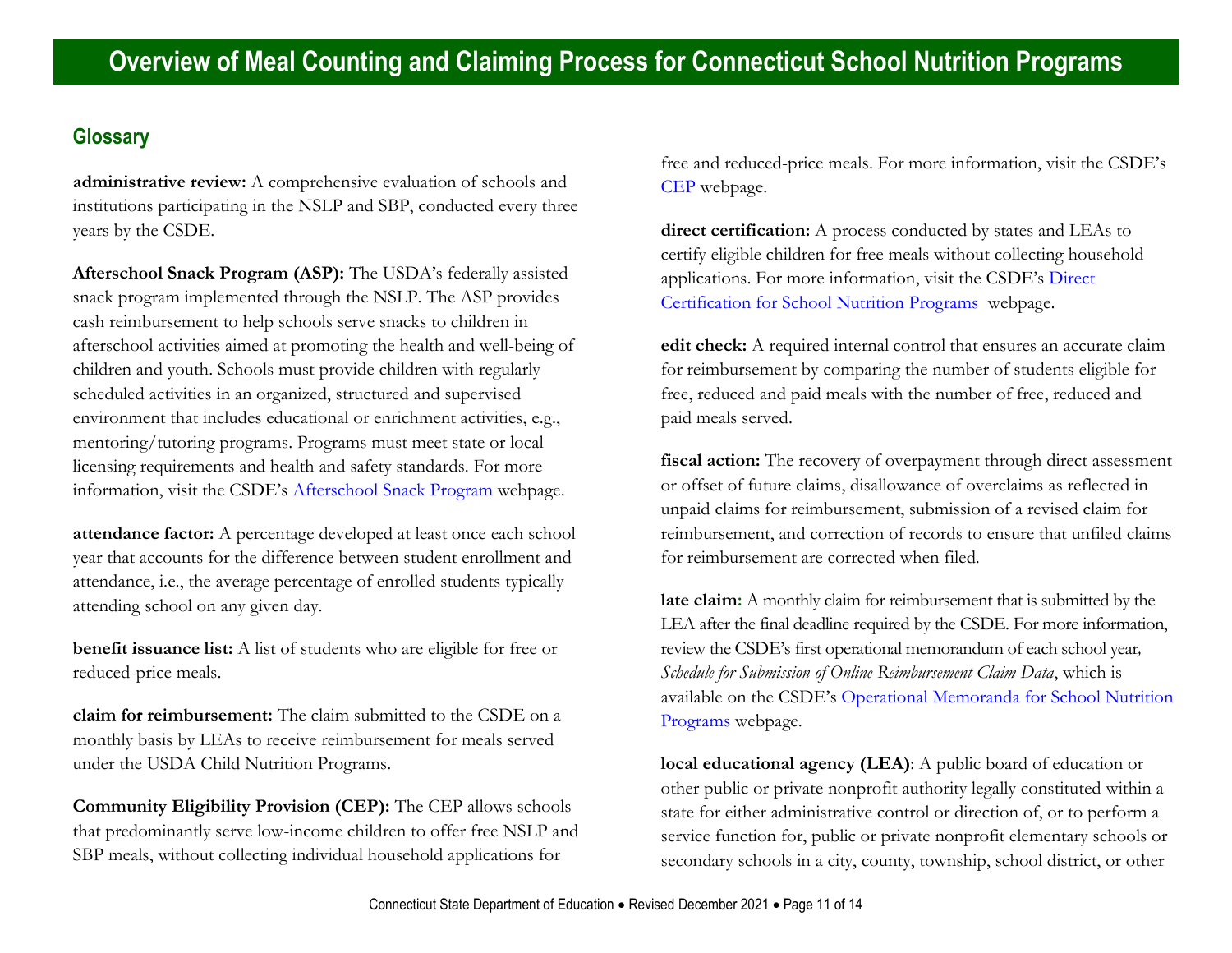political subdivision of a state, or for a combination of school districts or counties that is recognized in a state as an administrative agency for its public or private nonprofit elementary schools or secondary schools. The term also includes any other public or private nonprofit institution or agency having administrative control and direction of a public or private nonprofit elementary school or secondary school, including residential child care institutions, Bureau of Indian Affairs schools, and educational service agencies and consortia of those agencies, as well as the state educational agency in a state or territory in which the state educational agency is the sole educational agency for all public or private nonprofit schools.

**meal pattern:** The required food components and minimum serving sizes that schools and institutions participating in the USDA Child Nutrition Programs must provide to children to receive federal reimbursement for meals and snacks served.

**money collection system:** The system used by the school food authority to collect money from students for free, reduced-price and paid meals. For information on allowable systems, refer to the CSDE's form, *[Site Information on Money Collection and Point-of-Service \(POS\) Meal](https://portal.ct.gov/-/media/SDE/Nutrition/NSLP/Forms/MealCount/Site_Information_Money_Collection_POS_Meal_Counts_SNP.docx)  [Count System](https://portal.ct.gov/-/media/SDE/Nutrition/NSLP/Forms/MealCount/Site_Information_Money_Collection_POS_Meal_Counts_SNP.docx)*.

**National School Lunch Program (NSLP):** The USDA's federally assisted meal program operating in public and nonprofit private schools and residential child care institutions. The NSLP provides nutritionally balanced, low-cost or free lunches to children each school day. It was established under the National School Lunch Act, signed by President Harry Truman in 1946. For more information, visit the CSDE's [National School Lunch Program](https://portal.ct.gov/SDE/Nutrition/National-School-Lunch-Program) webpage.

**offer versus serve (OVS):** A provision that applies to menu planning and the determination of reimbursable school meals in the NSLP and SBP. OVS allows children to decline a certain number of food components or items in the meal. All required meal components must be offered to each child. In the NSLP, students must select at least ½ cup of fruits or vegetables and the full portion (minimum serving size) of at least two other components. In the SBP, students must select at least three food items including at least ½ cup of fruit (or vegetable substitutions, if offered). OVS must be implemented in senior high schools for lunch but is optional for breakfast. For junior high, middle schools and elementary schools, OVS is optional for both breakfast and lunch. For more information, visit the CSDE's [Offer versus Serve](https://portal.ct.gov/SDE/Nutrition/Offer-versus-Serve-for-School-Nutrition-Programs)  [for Grades K-12 in School Nutrition Programs](https://portal.ct.gov/SDE/Nutrition/Offer-versus-Serve-for-School-Nutrition-Programs) webpage.

**on-site monitoring:** A requirement for LEAs with more than one school that requires monitoring of the lunch and breakfast counting and claiming system used in each school under the LEA by February 1 of each year.

**overt identification:** Any action that may openly or physically identify a student being recognized as potentially eligible to receive or be certified for free or reduced-price meals.

**point of service (POS):** The point in the food service operation where a determination can accurately be made that a reimbursable free, reduced-price, or paid meal has been served to an eligible child. POS includes two distinct aspects: Identifying a student's eligibility status (free, reduced, or paid) when they receive a reimbursable meal; and identifying the student has selected a reimbursable meal that can be counted and claimed.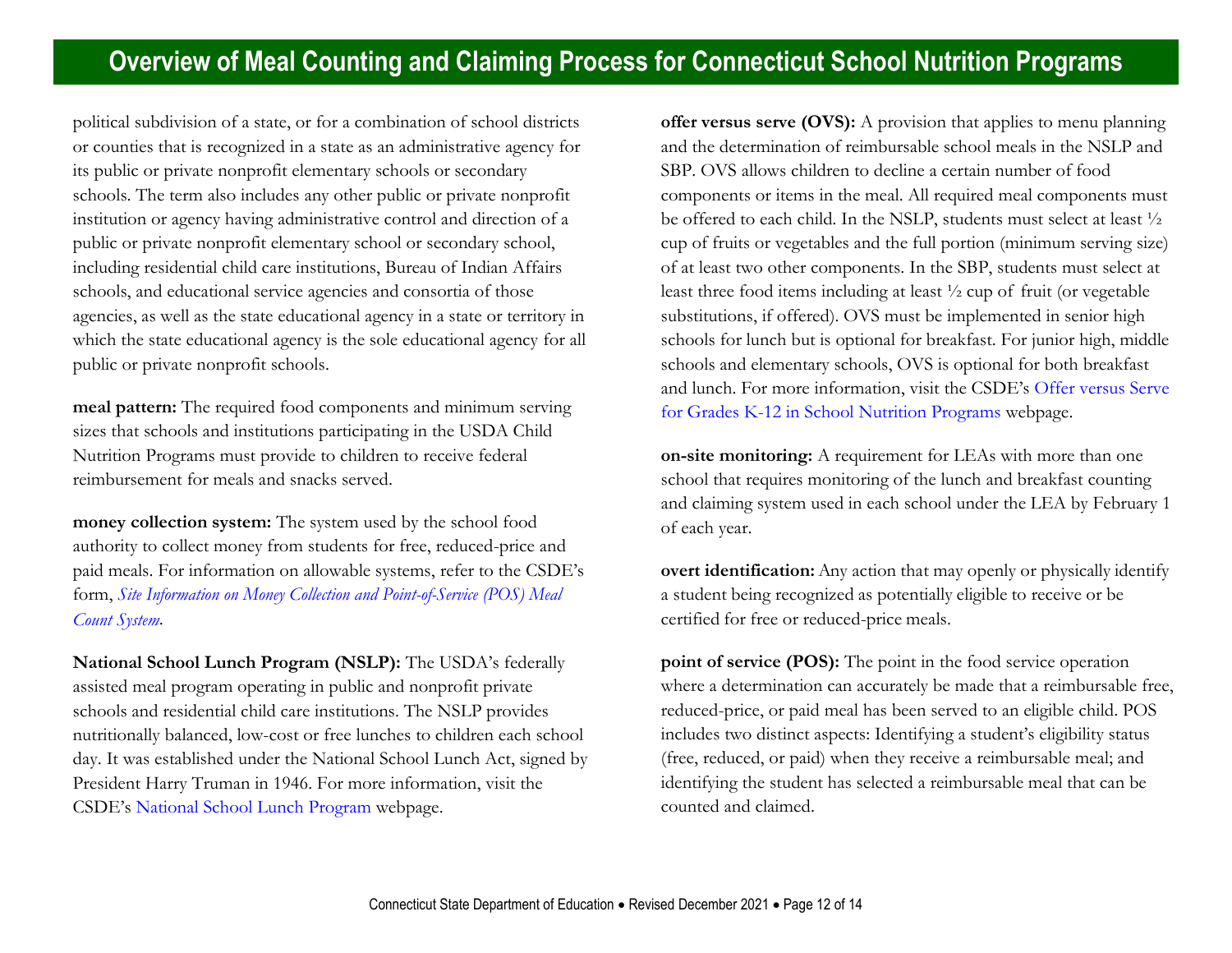**Provision 2:** An alternative to collecting individual household applications for free and reduced-price meals that requires participating schools to serve meals to participating children at no charge. Provision 2 reduces household applications to once every four years, and simplifies meal counting and claiming procedures by allowing schools to receive meal reimbursement based on claiming percentages. For more information, review the USDA's [Provision 2 Guidance](https://fns-prod.azureedge.net/sites/default/files/Prov2Guidance.pdf) manual.

**reimbursable meal:** A meal that meets the USDA meal pattern requirements

**School Breakfast Program (SBP):** The USDA's federally assisted meal program operating in public and nonprofit private schools and residential child care institutions. The SBP provides nutritionally balanced, low-cost or free breakfasts to children each school day. The program was established under the Child Nutrition Act of 1966 to ensure that all children have access to a healthy breakfast at school to promote learning readiness and healthy eating behaviors. For more information, visit the CSDE's [School Breakfast Program](https://portal.ct.gov/SDE/Nutrition/School-Breakfast-Program) webpage.

**segregation of duties:** An internal control process where more than one person involved in the completion of a task so that one person is prevented from having control over all aspects of a particular transaction, thereby minimizing the opportunity for errors and unintended reporting.

**Seamless Summer Option (SSO) of the NSLP:** The USDA's federally assisted summer feeding program that combines features of the NSLP, SBP and Summer Food Service Program (SFSP) and serves meals free of charge to children ages 18 and younger from low-income areas. School districts participating in the NSLP or SBP are eligible to apply to the CSDE to participate in the SSFP. SSFP meals follow the meal patterns of the NSLP and SBP. For more information, visit the [Seamless Summer Option of the NSLP](https://portal.ct.gov/SDE/Nutrition/Seamless-Summer-Option-SSO-of-the-NSLP) webpage.

**Special Milk Program (SMP):** The USDA's federally assisted program that provides milk to children in schools and child care institutions that do not participate in other federal meal service programs. The SMP reimburses schools for the milk they serve. Schools in the NSLP or SBP may also participate in the SMP to provide milk to children in half-day pre-kindergarten and kindergarten programs where children do not have access to the school meal programs. For more information, visit the CSDE's [Special Milk](https://portal.ct.gov/SDE/Nutrition/Special-Milk-Program)  [Program](https://portal.ct.gov/SDE/Nutrition/Special-Milk-Program) webpage.